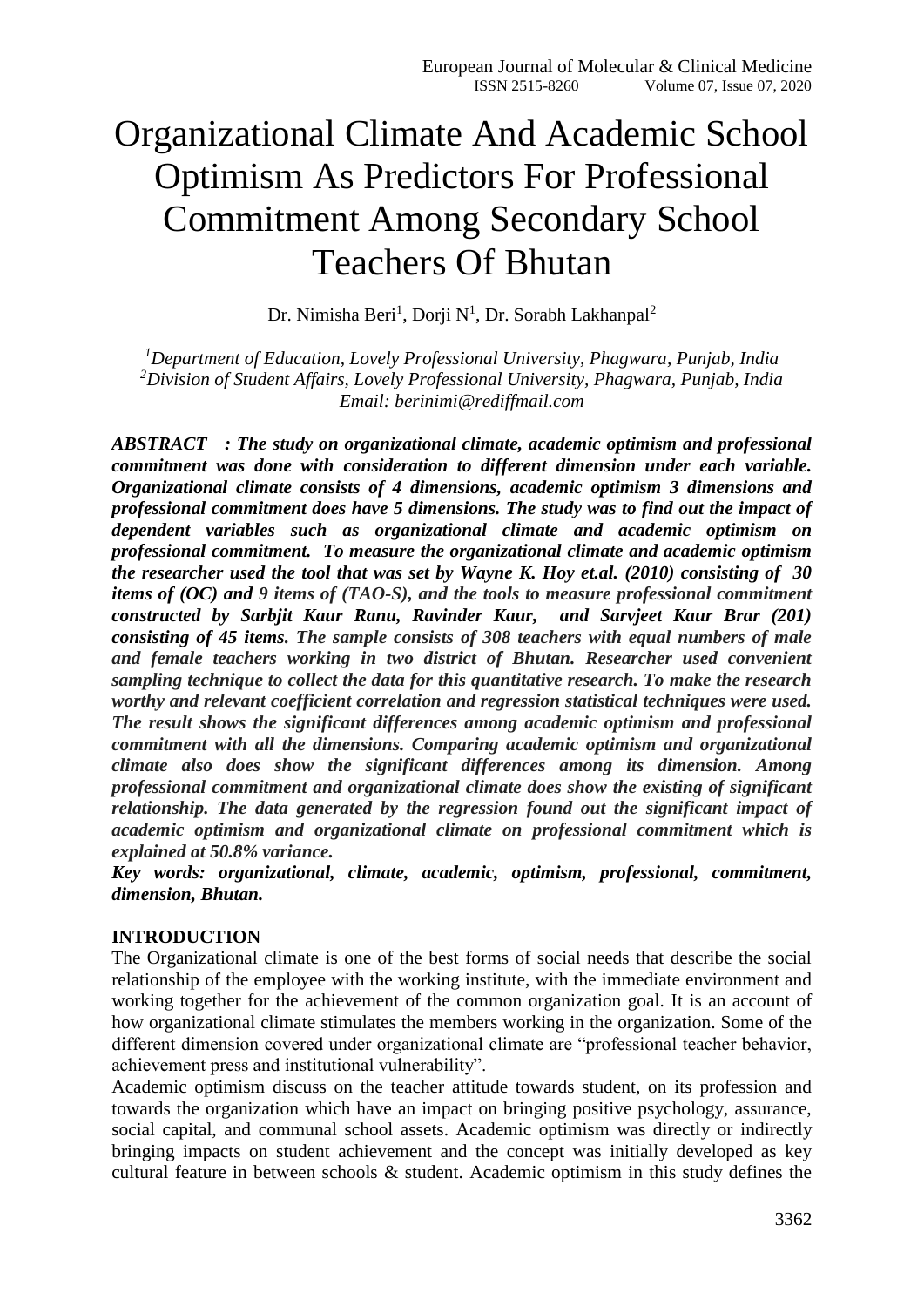teacher's trust or belief in making the contributing or bringing differences in the academic performances in the teacher sense of self- efficacy, faculty trust in parents and students, and academic emphasis.

Professional commitment in context of the teaching profession replicates assured behavioral characteristic. It demonstrates that development in professional as a top primacy; which reveals excitement about knowledge and instruction; involving with learners, displays encouraging attitude about pupils; is insightful about learners' drives, métiers, essentials and condition. The dimension covered under professional commitment are "commitment to professional; commitment towards learners, societal commitment, commitment to individual profession, commitment thriving to achieve excellence, commitment to rudimentary human principles".

# **LITERATURE REVIEW**

The study was conducted by Noordin et.al (2010) on organizational climate and its influence on professional commitment on 150 employees in Malaysia. The study discloses that there should be a significant step in the construction of a transformation accomplishment guide for the schools to indicate challenging areas in working life at the organization. It is projected that this study will assist as a "standard measure" of the organizational climate of the institute, comparatively to define the climate at existing, but also to recognize the aspects that can be modified. In other words, it is an indication of the organization's decision to trail evidence-based planning and involvement in its transformation achievement plan.

The study on academic optimism and professional commitment was done on 509 pre-service secondary school teachers in United State. The finding shows a significant relationship among the two variables; academic optimism and professional commitment. The finding reveals that a possible way to contemplate in providing exercise to the teachers who are involving in helping others teachers to keep abreast their knowledge with the development and how their traits and trust systems may added to their development of the profession (Faiza et.al., 2012).

The study was conducted to study the relationship amid individual academic optimism of the teachers and school climate on 302 teachers at Kastamonu, Turkey. The results indicated that teacher nous on academic positivity was absolutely and significantly associated to proper understanding, directed, and cherished school environments and that closeness was the only substantial predictor of academic optimism for the building of the teacher academic relationship with school climate. Outcomes of the present study have reinforced the concept that school climate is a significant construct for considerate and elucidating teacher sense for the academic optimism (Kılınç, 2013).

The study on relationship among school climate and commitment of the teachers in an outstanding institute of Kubang Pasu district, Kedah, Malaysia conducted on 178 teachers, reveal that different dimensions such; cooperative leadership, professional performance of teachers; and work pressure have optimistic significant affiliation with teachers' commitment whereas organizational transparency measurement has no connection with commitment of teachers. It is a signal that the harmonic and favorable organizational climate can upsurge teachers' commitment and thus changes to school performance (Ling et.al, 2015).

The study conducted on commitment of teaching profession among secondary school teachers in relation to geographical location of the school on 113 TGT and PGT teachers in Landran and Sohana schools in Punjab. The finding obtained from the study shows that there exists no difference in the urban and rural government secondary school teachers in respect to the professional commitment. Based on the results, it can be determined that government secondary school teachers are equally devoted toward their career as private secondary school teachers (Sawhney, 2015).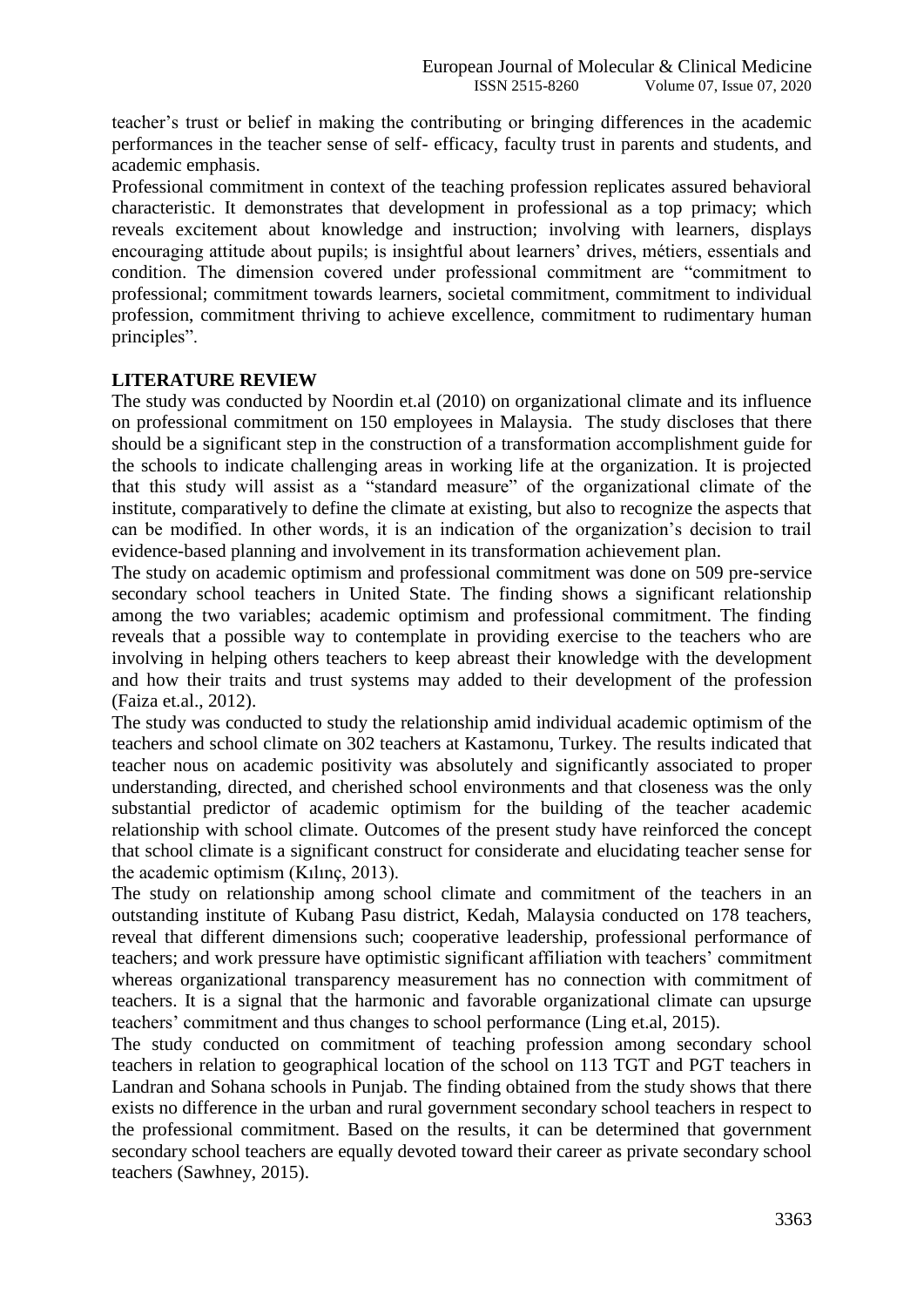#### **METHODOLOGY**

Researcher used descriptive survey method for the present study. This method mentions about collection of meaningful data about prevalent situations for the reason of description and interpretation. In the current study, samples of 308 teachers were taken from various secondary schools with equal of gender from two different Dzongkhags of Bhutan. Schools and respondents were selected using convenient sampling method. The reason for selecting convenience sampling is the only option available for the researcher as a means to negotiate access through existing contacts. Also the investigators intentionally selected these particular districts because it is geographically detached from urban settlements and aloofness from capital. Schools and further teachers were sampled randomly from these two districts. Following tools were used for the research; academic optimism scale developed by Wayne K. Hoy et.al. (2010) to investigate the academic optimism of secondary school which consists of 9 items of (TAO), professional commitment tool the researcher used was established by Sarvjeet Kaur Brar, Sarbjit Kaur Ranu and Ravinder Kaur (2011) to investigate the commitment of the teachers in profession comprising of five dimensions: commitment towards learner, commitment towards society, commitment to individual profession, commitment to achieve excellence and commitment to basic human values, consisting of 45 items and organizational climate index scale developed by Wayne K. Hoy et.al. (2010), to investigate the organizational climate of school comprising of 30 items of (OC for all school teachers).

#### **OBJECTIVES**

To examine the effect of teachers' academic optimism and organizational climate on professional commitment.

#### **HYPOTHESIS**

There exists no significant impact of academic optimism and organizational climate on professional commitment of secondary school teachers.

#### **ANALYSIS**

**1. Result pertaining to relationship between academic optimism with professional commitment of secondary school teachers.** 

| <b>Dimensi</b> | <b>Dimensio</b> | <b>Commit</b>   | ∼r∙<br><b>Commit</b> | <b>Commit</b>    | $F - 9$<br><b>Commit</b> | <b>Commit</b> | <b>Professio</b> |
|----------------|-----------------|-----------------|----------------------|------------------|--------------------------|---------------|------------------|
| Qľ<br>on       | n of PC         | ment<br>to      | ment<br>to           | ment<br>to       | to<br>ment               | ment          | nal              |
| AO<br>₩        |                 | <b>Learners</b> | <b>Society</b>       | <b>Professio</b> | AE                       | <b>BHV</b>    | <b>Commit</b>    |
|                |                 |                 |                      | $\mathbf n$      |                          |               | ment             |
| <b>TSSEF</b>   | <b>P.Corr</b>   | $0.228**$       | $0.232**$            | 0.038            | 0.056                    | $0.124*$      | $0.194*$         |
|                | $Sig(2-$        | 0.000           | 0.000                | 0.502            | 0.328                    | 0.028         | 0.001            |
|                | taled)          | 308             | 308                  | 308              | 308                      | 308           | 308              |
|                | N               |                 |                      |                  |                          |               |                  |
| <b>TSP</b>     | P.Corr          | $0.240**$       | $0.183**$            | $0.158**$        | $0.245**$                | 0.020         | $0.251*$         |
|                | $Sig(2-$        | 0.000           | 0.001                | 0.006            | 0.000                    | 0.728         | 0.000            |
|                | taled)          | 308             | 308                  | 308              | 308                      | 308           | 308              |
|                | N               |                 |                      |                  |                          |               |                  |
| AA             | <b>P.Corr</b>   | $0.287**$       | $0.309**$            | $0.206**$        | $0.251**$                | $0.138*$      | $0.343*$         |
|                | $Sig(2 -$       | 0.000           | 0.000                | 0.000            | 0.000                    | 0.015         | 0.000            |

*Table 1.1 Result of co-relation on academic optimism with professional commitment .*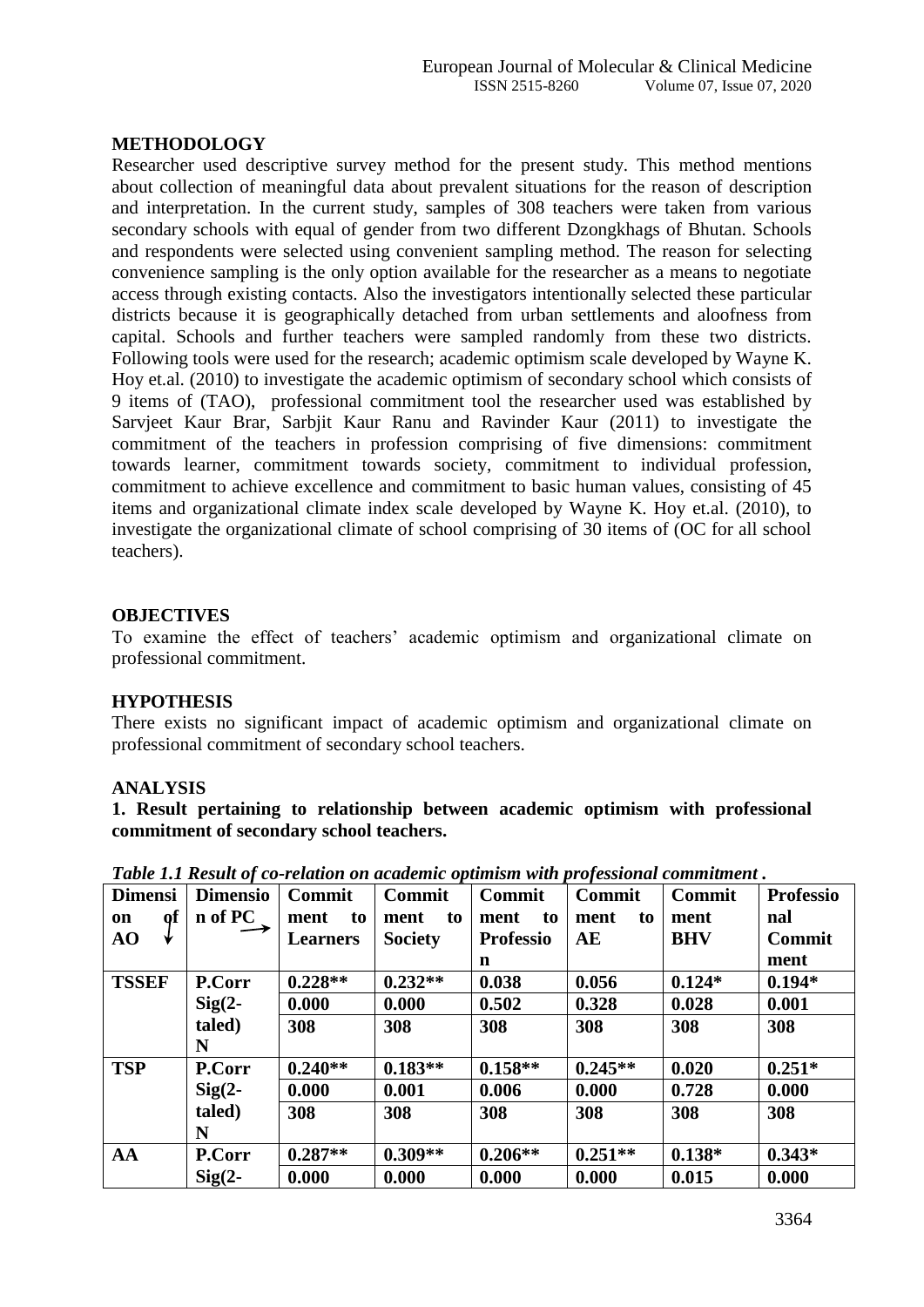|    | taled)        | 308       | 308       | 308      | 308      | 308      | 308      |
|----|---------------|-----------|-----------|----------|----------|----------|----------|
|    |               |           |           |          |          |          |          |
| AO | <b>P.Corr</b> | $0.310**$ | $0.309**$ | $0.133*$ | $0.185*$ | $0.129*$ | $0.306*$ |
|    | $Sig(2-$      | 0.000     | 0.000     | 0.019    | 0.001    | 0.024    | 0.000    |
|    | taled)        | 308       | 308       | 308      | 308      | 308      | 308      |
|    |               |           |           |          |          |          |          |

\**\* Correlation Significant at the 0.01 level (2- tailed)*

*\* Correlation Significant at the 0.05 level (2- tailed)*

While conducting coefficient and correlation test it was found out that there exists significant differences among academic optimism and professional commitment ( $r=0.306$ ,  $p=0.000$ ) with all the dimensions but have low relationship between commitment to profession  $(r=0.038,$  $p=0.502$ ), commitment to achieve excellence ( $r=0.056$ ,  $p=0.328$ ), with teacher sense of selfefficacy, commitment to basic human values and with trust in students and parents  $(r=0.020, r=0.020)$ p=0.728). The teacher sense of self efficacy with commitment to profession is 0.038 and commitment to achieve excellence is 0.056. Both were found to be not significant both at 0.01 and 0.05 and it may be interpreted that there exist no significant relationship between teacher sense of self efficacy and commitment to profession and commitment to achieve excellence. The teacher sense of self efficacy doesn't influence the commitment to profession and teacher sense of self efficacy rather it can have various factors which are not under the scope of the study.

**2. Result pertaining to relationship between academic optimism with organizational climate of secondary school teachers.** 

| Dimensions of Academic              | Dimensions of              |                     |                         |                          |                      |
|-------------------------------------|----------------------------|---------------------|-------------------------|--------------------------|----------------------|
| Optimism                            | Organizational Climate     | Collegial           | Professional            |                          | Institutional        |
|                                     |                            | Leadership          | <b>Teacher Behavior</b> | <b>Achievement Press</b> | Vulnerability        |
| Teacher Sense of Self Efficacy      | <b>Pearson Correlation</b> | .153                | $.305$ <sup>"</sup>     | .263                     | .188                 |
|                                     | Sig. (2-tailed)            | .007                | .000                    | .000                     | .001                 |
|                                     | Ν                          | 308                 | 308                     | 308                      | 308                  |
| <b>Trust in Student and Parents</b> | <b>Pearson Correlation</b> | .163                | .272                    | $.235$ <sup>-</sup>      | .080                 |
| Items                               | Sig. (2-tailed)            | .004                | .000                    | .000                     | .163                 |
|                                     | Ν                          | 308                 | 308                     | 308                      | 308                  |
| Academic Emphasis Items             | <b>Pearson Correlation</b> | .155                | .283                    | $.199$ <sup>-</sup>      | .165                 |
|                                     | Sig. (2-tailed)            | .007                | .000                    | .000                     | .004                 |
|                                     | Ν                          | 308                 | 308                     | 308                      | 308                  |
| Academic Optimism                   | <b>Pearson Correlation</b> | $.199$ <sup>*</sup> | .372                    | $.308^{-}$               | $.199$ <sup>**</sup> |
|                                     | Sig. (2-tailed)            | .000                | .000                    | .000                     | .000                 |
|                                     | Ν                          | 308                 | 308                     | 308                      | 308                  |

*Table 2. Commitment of academic optimism with Organizational Climate*

*\*\* Correlation Significant at the 0.01 level (2- tailed) \* Correlation Significant at the 0.05 level (2- tailed)*

There exists significant differences among teacher sense of self-efficacy  $(r=0.153, p=0.007)$ collegial leadership,  $(r=0.305, p=000)$  professional teacher behavior,  $(r=0.363, p=000)$ achievement press and  $(r=0.188, p=0.001)$  institute vulnerability. With trust in students and parents ( $r=0.163$ ,  $p=0.004$ ) collegial leadership, ( $r=0.272$ ,  $p=0.000$ ) professional teacher behavior,  $(r=0.235, p=0.000)$  achievement press. With academic emphasis  $(r=0.155, p=0.007)$ collegial leadership,  $(r=0.283, p=0.000)$  professional teacher behavior,  $(r=0.199, p=0.000)$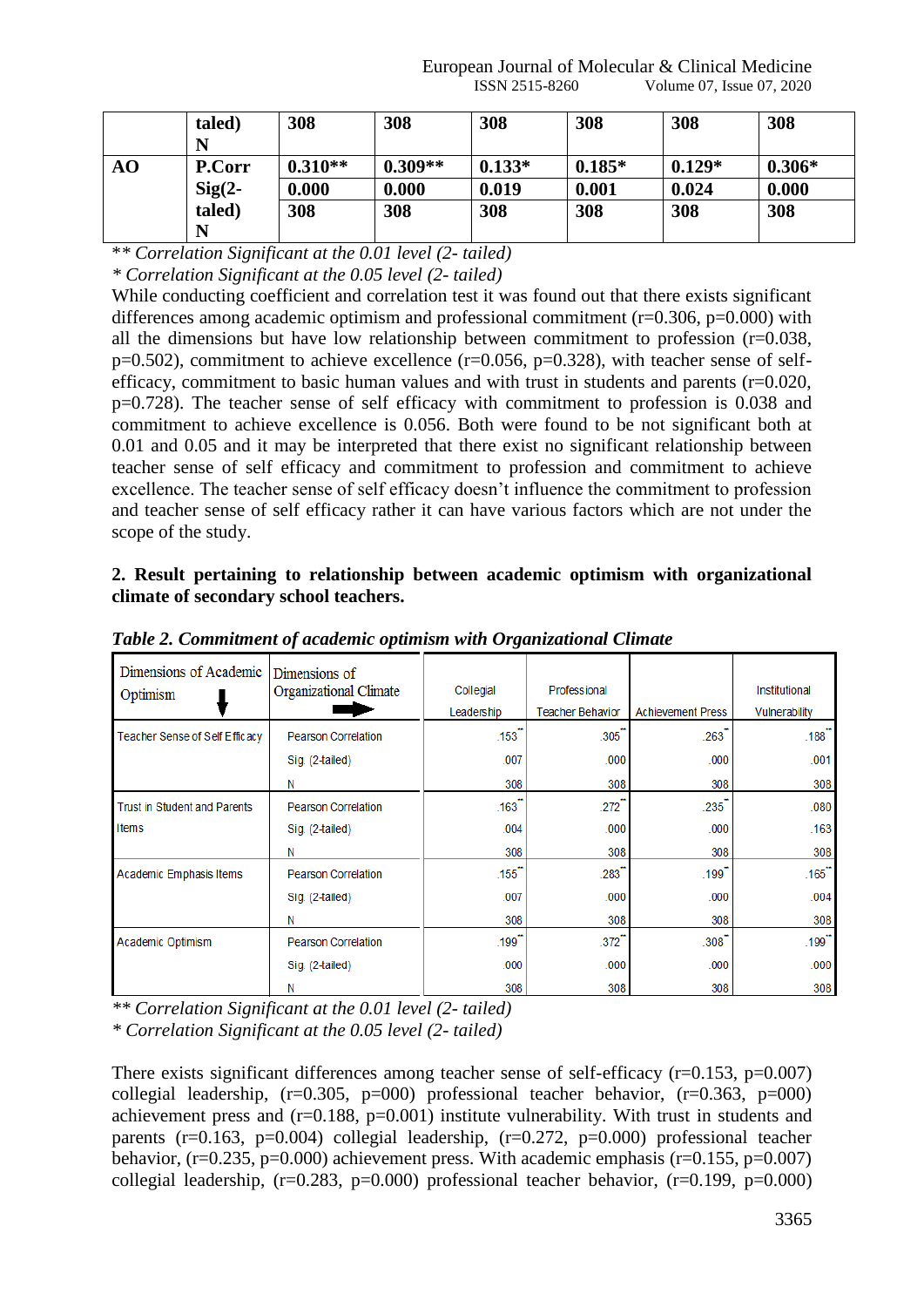achievement press,  $(r=0.165, p=0.004)$  institution vulnerability. But there shows the insignificant differences between institution vulnerability and trust in students and parents  $(r=0.080, p=0.163)$ .

#### **3. Result pertaining to relationship between professional commitment with organizational climate of secondary school teachers.**

| Dimension of Professional<br>Commitment | Dimension of Organizational<br>Climate | Collegial           | Professional            |                          | Institutional |
|-----------------------------------------|----------------------------------------|---------------------|-------------------------|--------------------------|---------------|
|                                         |                                        | Leadership          | <b>Teacher Behavior</b> | <b>Achievement Press</b> | Vulnerability |
| Commitment to learner                   | Pearson Correlation                    | 244                 | .338''                  | 071                      | .010          |
|                                         | Sig. (2-tailed)                        | .000                | .000                    | 212                      | 864           |
|                                         |                                        | 308                 | 308                     | 308                      | 308           |
| Commitment to society                   | <b>Pearson Correlation</b>             | 221                 | 242"                    | .064                     | .002          |
|                                         | Sig. (2-tailed)                        | .000                | .000                    | 261                      | 967           |
|                                         | Ν                                      | 308                 | 308                     | 308                      | 308           |
| Commitment to profession                | <b>Pearson Correlation</b>             | .140                | 223                     | .001                     | $-066$        |
|                                         | Sig. (2-tailed)                        | .014                | .000                    | .990                     | 249           |
|                                         |                                        | 308                 | 308                     | 308                      | 308           |
| Commetement to Acheive                  | <b>Pearson Correlation</b>             | 291                 | 267                     | 014                      | $-066$        |
| Excellence                              | Sig. (2-tailed)                        | .000                | .000                    | .808                     | 246           |
|                                         | N                                      | 308                 | 308                     | 308                      | 308           |
| Commitement to Basic Human              | <b>Pearson Correlation</b>             | $.114$ <sup>*</sup> | .190''                  | .045                     | .071          |
| Values                                  | Sig. (2-tailed)                        | .045                | .001                    | 427                      | 214           |
|                                         | Ν                                      | 308                 | 308                     | 308                      | 308           |
| Professional                            | <b>Pearson Correlation</b>             | 292                 | 360"                    | .055                     | $-019$        |
| Commitment                              | Sig. (2-tailed)                        | .000                | .000                    | .334                     | .741          |
|                                         | Ν                                      | 308                 | 308                     | 308                      | 308           |

*Table 3. Professional commitment with organizational climate*

*\*\* Correlation Significant at the 0.01 level (2- tailed)*

*\* Correlation Significant at the 0.05 level (2- tailed)*

There exists significant relationship among professional commitment and organizational climate among all the dimensions. But the data revels that there is insignificant relationship between achievement press with  $(r=0.71, p=0.121)$  commitment to learners,  $(r=$ 0.064,p=0.261)commitment to society, $(r= 0.001, p=0.990)$  commitment to profession,  $(r=$ 0.014, p=0.808) commitment to achieve excellence,  $(r=0.045, p= 0.808)$  commitment to basic human values and  $(r=0.055, p=0.334)$  professional commitment as a whole. Also the result revels the existing of insignificant relationship with all dimension of institutional vulnerability ( $r=0.010$ , $p=0.864$ ) commitment to learners, ( $r=0.002$ , $p=0.967$ )commitment to society, ( $r = -0.066$ ,  $p=0.249$ ) commitment to profession, ( $r = -0.066$ ,  $p=0.246$ ) commitment to achieve excellence,  $(r= 0.071, p= 0.214)$  commitment to basic human values and  $(r=0.019, p=$ 0.741) with professional commitment as a whole.

#### **4. Result pertaining to the dimensions of organizational climate and academic optimism on professional commitment among secondary school teachers of Bhutan**

One of the objectives of the present study is to determine the effect of academic optimism, collegial leadership, institutional vulnerability, achievement press, trust in student and parents, professional teacher behavior, academic emphasis on professional commitment among secondary school teachers of Bhutan. Hence the data was collected using different dimension on academic optimism and organizational climate scale and is subjected to statistical analysis using regression. The analysis was done for academic optimism and organizational climate.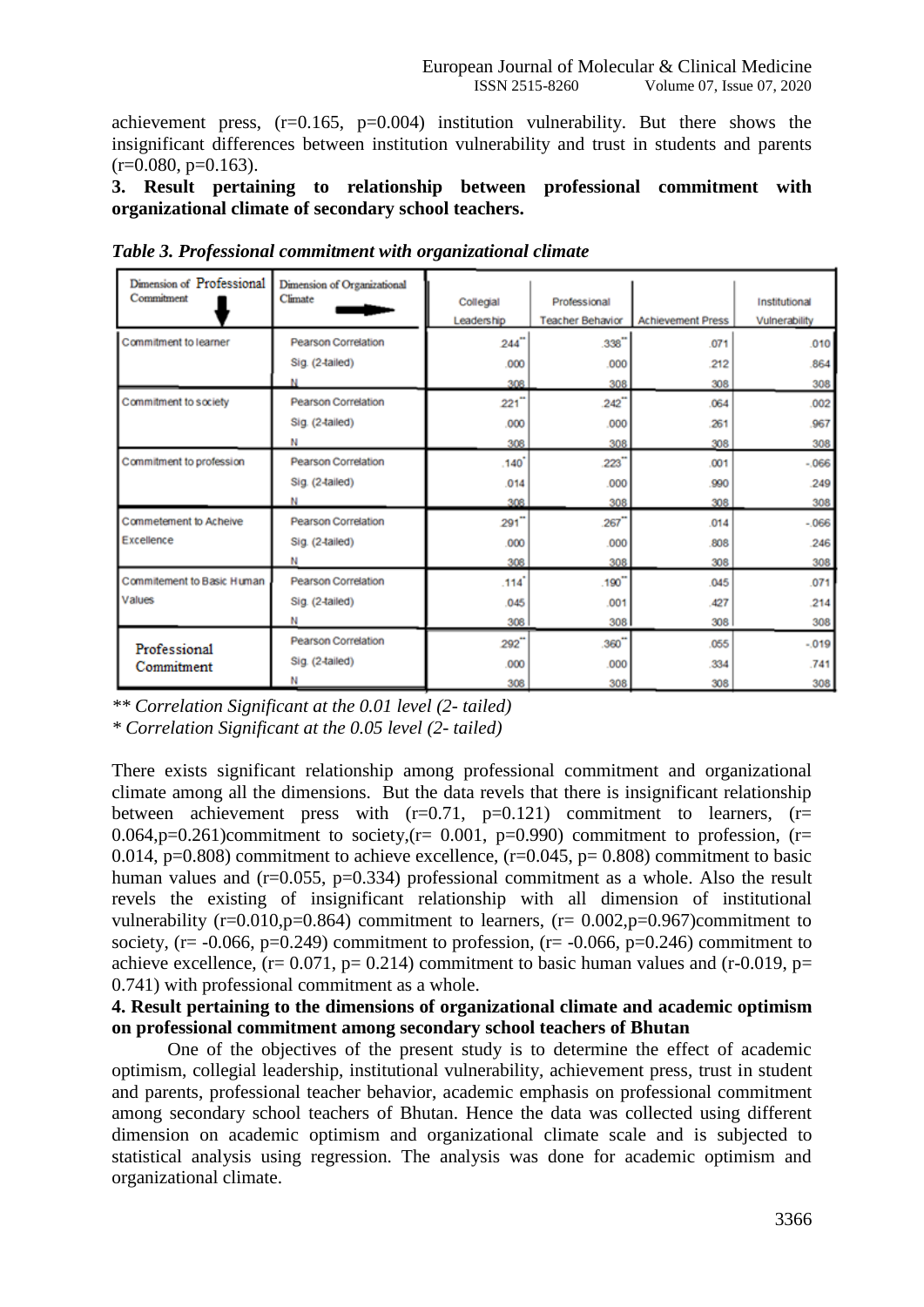# *Table: 4. Model summary table*

| Model Summary <sup>b</sup>                                                                        |                   |       |                  |                            |  |  |  |  |
|---------------------------------------------------------------------------------------------------|-------------------|-------|------------------|----------------------------|--|--|--|--|
| Model                                                                                             | R                 | $R^2$ | Adjustment $R^2$ | Std. Error of the Estimate |  |  |  |  |
|                                                                                                   | .508 <sup>a</sup> | .258  | .1241            | 13.72615                   |  |  |  |  |
| a. Predictors: (Constant), ), Teacher sense of self efficacy, collegial leadership, institutional |                   |       |                  |                            |  |  |  |  |
| vulnerability, trust in student and parents, academic emphasis, achievement press, professional   |                   |       |                  |                            |  |  |  |  |
| teacher behavior                                                                                  |                   |       |                  |                            |  |  |  |  |
| b. Dependent Variable: Professional Commitment                                                    |                   |       |                  |                            |  |  |  |  |

From the model summeary table it can be seen that value of regression coefficient (R.Sq=0.258) which means that academic optimism, collegial leadership, institutional vulnerability, achievement press, trust in student and parents, professional teacher behavior, academic emphasis are contributing about 25.8% to the professional commitment of the teachers *Table 5. ANOVA table*

| ANOVA <sup>a</sup> |            |                                                                             |     |             |        |                   |
|--------------------|------------|-----------------------------------------------------------------------------|-----|-------------|--------|-------------------|
| Model              |            | Sum of squares                                                              | Df  | Mean Square |        | Sig               |
|                    | Regression | 19677.574                                                                   |     | 2811.082    |        |                   |
|                    | Residual   | 56522.124                                                                   | 300 | 188.407     | 14.920 | .000 <sup>b</sup> |
|                    | Total      | 76199.698                                                                   | 307 |             |        |                   |
|                    |            | a. . Dependent Variable: Professional Commitment                            |     |             |        |                   |
|                    |            | b Predictors: Constant) Teacher sense of self efficacy collegial leadership |     |             |        | institutional     |

b. Predictors:(Constant), Teacher sense of self efficacy , collegial leadership , institutional vulnerability , trust in student and parents, academic emphasis, achievement press , professional teacher behavior

By studying the above ANOVA table, it is understood that the regression model is statistically significant with p-0.000 at 0.01 and 0.05, level of significant differences (df1 = 7, df2=300, F=14.920) which indicate the academic optimism, collegial leadership, institutional vulnerability, achievement press, trust in student and parents, professional teacher behavior, academic emphasis can statistically significantly predict the dependent variables i.e professional commitment. Therefore, the null hypothesis stated that "there exists no significant roles of professional commitment on academic optimism and organizational climate " is accepted, indicating that there is no significant roles of academic optimism, collegial leadership, institutional vulnerability, achievement press, trust in student and parents, professional teacher behavior, academic emphasis on professional commitment. Therefore further analysis on regression is required as shown in table 3.28.3

|     | <b>Coefficients<sup>a</sup></b>    |                |         |              |          |       |  |  |  |
|-----|------------------------------------|----------------|---------|--------------|----------|-------|--|--|--|
| Mo  | <b>Dimensions</b>                  | Unstandardized |         | Standardized |          |       |  |  |  |
| del |                                    | Coefficients   |         | Coefficients | t-value  | Sig.  |  |  |  |
|     |                                    | B              | Std.Err | Beta         |          |       |  |  |  |
|     | (Constant)                         | 103.959        | 8.336   |              | 12.471   | .000  |  |  |  |
|     | Collegial leadership               | 0.698          | 0.231   | 0.191        | 3.027    | 0.003 |  |  |  |
| 1   | Professional teacher behavior      | 1.187          | 0.298   | 0.271        | 3.980    | 0.000 |  |  |  |
|     | Achievement press                  | $-0.914$       | 0.269   | $-0.209$     | $-3.393$ | 0.001 |  |  |  |
|     | <b>Institutional Vulnerability</b> | $-0.595$       | 0.315   | $-0.102$     | $-1.888$ | 0.060 |  |  |  |
|     | Trust in students and parents      | 0.925          | 0.499   | 0.106        | 1.907    | 0.058 |  |  |  |
|     | Academic emphasis                  | 2.583          | 0.603   | 0.248        | 4.284    | 0.000 |  |  |  |

# *Table 6. Coefficient table*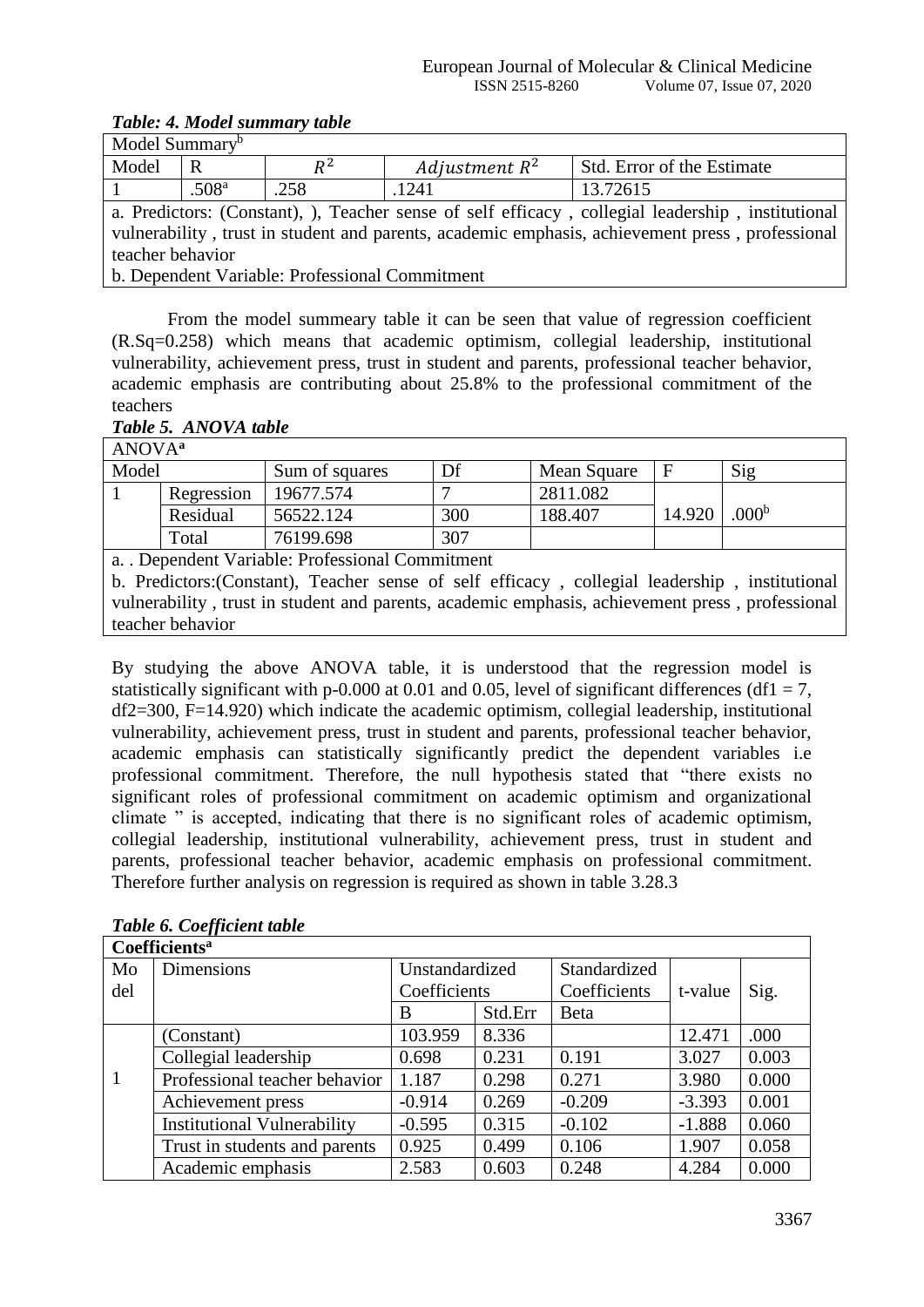European Journal of Molecular & Clinical Medicine ISSN 2515-8260 Volume 07, Issue 07, 2020

| Teacher sense self-efficacy                    | 0.070 | $\mid 0.244$ | 0.024 | $\vert 0.286 \vert 0.775 \vert$ |  |
|------------------------------------------------|-------|--------------|-------|---------------------------------|--|
| a. Dependent Variable: Professional Commitment |       |              |       |                                 |  |

From the above coefficients, it is clear that the p value for collegial leadership is 0.003<0.05 (t=3.027), for professional teacher behavior is  $0.00<0.05$  (t=3.980), for achievement press  $0.001 \lt 0.05$  (t=-3.393), for institutional vulnerability is  $0.060 > 0.05$  (t = -1.888), trust in students and parents is  $0.134 > 0.05$  (t=1.504), academic emphasis  $0.00 < 0.05$  $(t=3.508)$  and academic optimism is  $0.775 > 0.05$   $(t=0.286)$ . Further, the Beta value for professional teacher behavior is highest (0.271) followed by academic emphasis (0.248), collegial leadership (0.191), trust in students and parents (0.106), institutional vulnerability (- 0.102) and lowest in achievement press (-0.209). This reflects that professional teacher behavior, academic emphasis, collegial leadership, trusts in students and parents are strong predictors on professional commitment, while institutional vulnerability and achievement press are not predictor of professional commitment. The predicted regression equation in professional commitment =  $103.959 + 0.698$  x collegial leadership + 1.187 x professional teacher behavior - 0.194 x achievement press  $+ 2.583$  x academic emphasis, indicating that one unit rise in collegial leadership will give rise to 0.698 unit increase in professional commitment, one unit rise in professional teacher behavior will give rise to 1.187 professional commitment, one unit rise in achievement press but also shows one unit fall to - 0.194 professional commitment , and one unit rise in academic emphasis will give rise to 2.583 professional commitment.

The reason for present finding can be that when teachers shows high integrity in professional teacher behavior, academic emphasis, collegial leadership, trusts in students and parents, and they do perform better which ultimately will increase the level of professional commitment.

# **CONCLUSION**

The study conducted on 308 teachers of secondary school in Bhutan, the impact of organizational climate and academic optimism on professional commitment does show some positive impact that predicts the future move of the teachers. In comparison of academic optimism with organizational climate there shows the existence of significant differences among the dimensions of both the variables but on comparison made between academic optimism and professional commitment shows insignificant differences; teacher sense of selfefficacy with both commitment to profession and commitment to academic emphasis, teacher trust in students and parents with commitment to basic human values. There exists significant relationship among professional commitment and organizational climate among all the dimensions but have weak relationship between achievement press and institution vulnerability with all dimension of professional commitment. The test result of regression reveals the significant impact of academic optimism and organizational climate on professional commitment which is explained at 50.8% variance only. However in institutional vulnerability, trust in students and parents, teacher sense self-efficacy shows the insignificant relation with professional commitment. It is to believe that the teachers of Bhutan do have positive commitment towards their profession and it implies that they are concerned about their professional growth. Growth in profession doesn't take place without academic optimism and organizational climate. Both the variables strongly contributes towards the professional growth.

#### **REFERENCES**

Abay, A.,& Raju, M.V.R. **(**2018). Relationship between classroom management belief and academic optimism: The case of secondary school teachers in central zone of Tigray, *Ethiopia. International Journal of Academic Research and Development*,3(3), 05-10.

Akhavan, N., & Susan , T.(2015). The Effects of Coaching on Teacher Efficacy, Academic Optimism and Student Achievement: The Consideration of a Continued Professional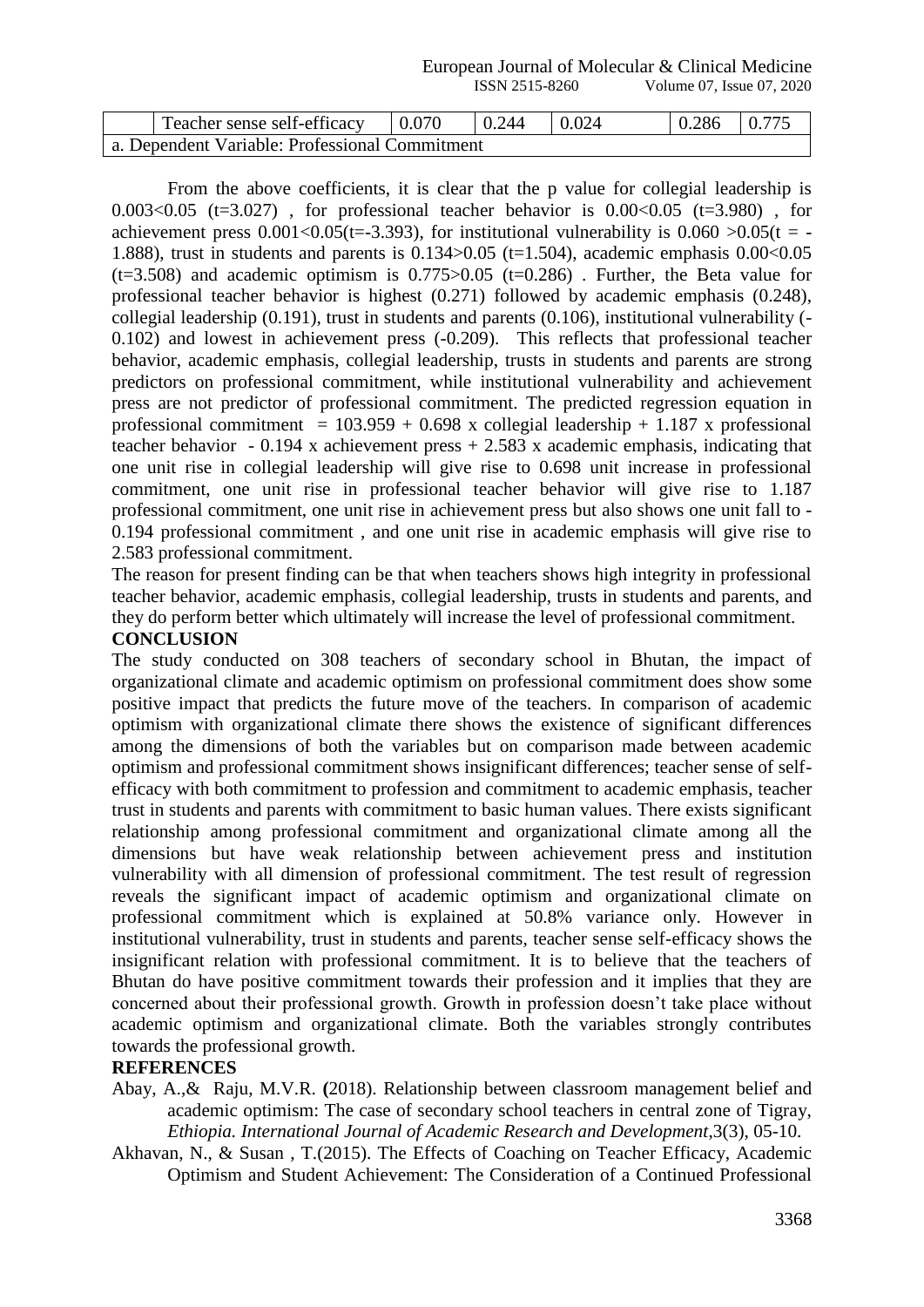Development Option for Teachers. *Journal of Education and Human Development*, 5(3), 38-53.

- Ali, A. & Rahimi, H. (2014). Teachers' Academic Optimism: Confirming a New Construct. International Journal of Scientific Management and Development, ISSN:2345-3974, 2 (5), 105-109.
- Ali, K.C.(2013). The Relationship between Individual Teacher Academic Optimism and School Climate. *International Online Journal of Educational Sciences*,5 (3), 621-634.
- Ambrish, S.K, & Azkiya, W. (2016). Professional Commitment of Secondary School Teachers in Relation to Their Gender and Area :*A Comparative Study. Global Journal for Research Analysis*,5(7).
- Amy, K.O., Marshall, J.D.& James Sears, T.T.S.(2019). Commitment: A Reflection of the Quality of Preservice Teachers. *Peabody Journal of Education*, 65( 2).
- Annamari, H., Lonka. K., Juha, H., &Markku, N. (2012).Relations between teacher students' approaches to learning, cognitive and attributional strategies, well-being, and study success. Higher Education, 64(4) , 455-471.
- David., Lori, F., Barbara, F., Hedalen, D.H., Justin, H., & Natalie, M.(2014). Trust and Maintaining Academic Optimism. *The Researcher*, 26(2), 13-1.
- Darleen, O.V& Pedder, P.D. (2011).Conceptualizing Teacher Professional Learning. *Review of Educational Research*, 81( 3), 376-407.
- Edward, P., & Joseph, J.B. (2019). The Impact of Teachers' Personal Lives on Professional Role Enactment: A Qualitative Analysis. *American Educational Research Journal*, 26(2) , 283-310.
- Donovan, S.R. (2014). Learning from Academically Optimistic Teachers: Supporting Teachers' Academic Optimism. *College of Professional Studies Northeastern University Boston, Massachusetts*
- Ensley, J.M. (2014). Academic Optimism and Collective Student Trust of Teachers: A Test of the Relationship in Urban Schools. *University of Oklahoma Graduate College.*
- Etom, R. (2017). School Climate as it Relates to Organizational Commitment of Teachers. *The Asian Conference on Cultural Studies,*2017 Official Conference Proceedings.
- Faiza, M., Jamil, Jason, T., Downer, and Robert, P.C (2012). Association of Pre-Service Teachers' Performance, Personality, and Beliefs with Teacher Self-Efficacy at Program Completion. *Teacher Education Quarterly*, 39 (4).
- Farah. B., & Soghra, E.G.( 2015). Modeling the Relationship between Educational Beliefs and Collective Responsibility with Teachers' Academic Optimism. Management and Administrative *Sciences Review*, 4 (1), 23-33.
- Halima, S. &Muhammad, I.K. (2014). Professional Commitment of Teacher Educators: Future of Nation Builders. Pakistan Vision, 18 (2).
- Hoy,W. K., Tarter, C. J., & Woolfolk, H. (2006). Academic Optimism of Schools: A Force for Student Achievement. American Educational Research Journal, 43, 425-446.
- Jenitta, L., & Saminathan, B. (2013).Job Satisfactions of Teacher Educators in Relations to Ttheir Organizational Climate. *Shanlax International Journal of Education*.2(1).
- Katharine, B.(2007). Professional Knowledge and Identity in a Contested Discipline: Challenges for Student Teachers and Teacher Educators. *Oxford Review of Education*, 33(4), 445-467.
- Khalsa, G.T.B. (2017). Professional Commitment of School Teachers in the State of Panjab. *Scholarly Research Journal for Humanities Science & English language.*, 4(22).
- Kılınç, A.C.(2013). The Relationship between Individual Teacher Academic Optimism and School Climate. *International Online Journal of Educational Sciences*, 5 (3), 621- 634.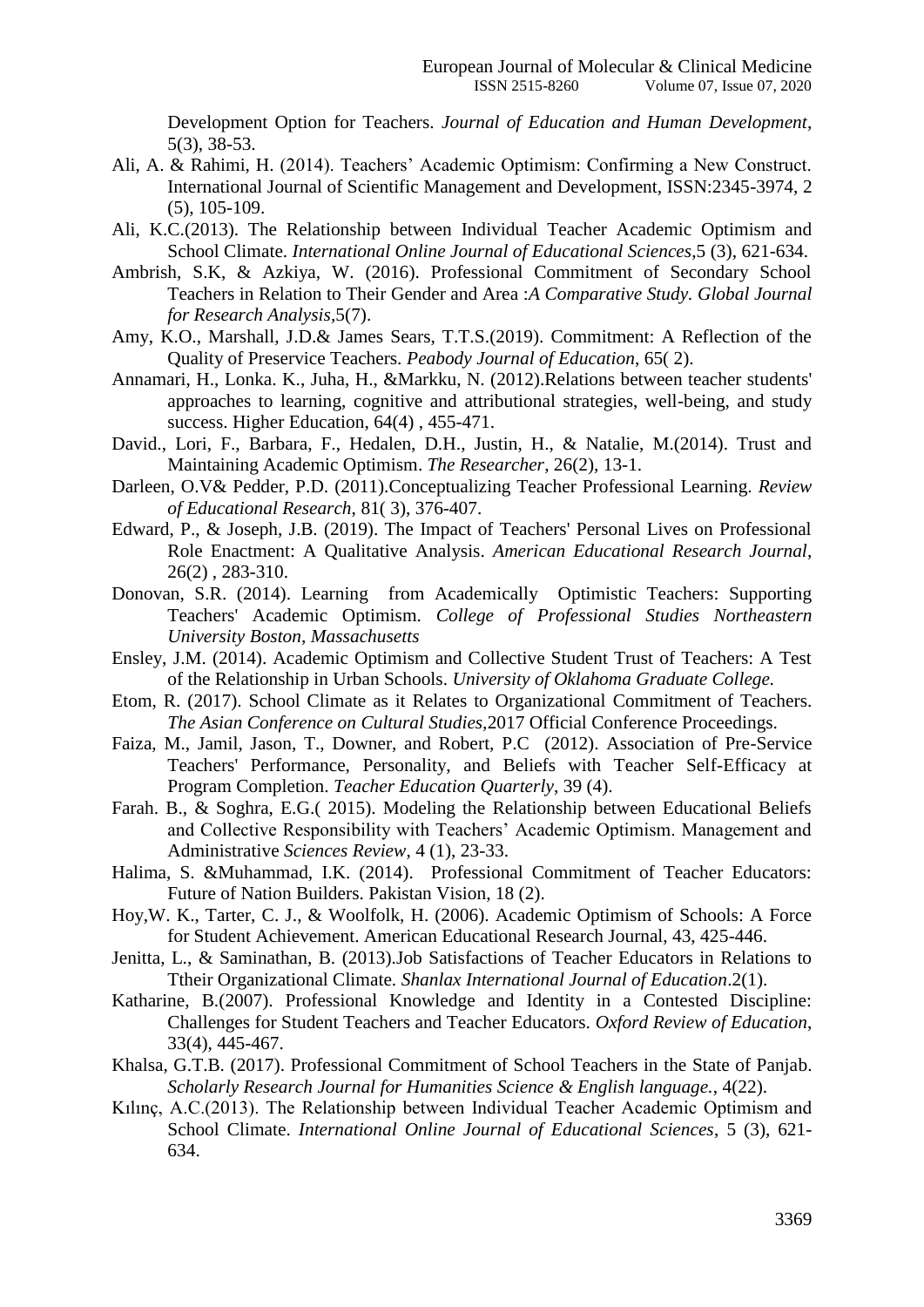- King, D. (2016). Disrupting Poverty: The Impact of Academic Optimism and Organizational Citizenship Behaviors on Student Achievement in California High-Poverty Secondary Charter Schools. *Brandman University Brandman Digital Repository*. Winter 12-20.
- Kluempe, D.H., Littles, L.M.,& Degrooth, T.(2009). State or trait: effects of state optimism on job-related outcomes. Journal of Organizational Behavior J. Organiz. Behav. 30, 209–231
- Linda, S., Beha, H., Frank, P. & Paul, S.J**.** (2019). The Effect of Teachers' Beliefs on Students' Academic Performance during Curriculum Innovation. *The High School Journal*, 79 (4), 324-332.
- Mehme, G. & Seda, K.( 2010). Academic Optimism. *Procedia Social and Behavioral Sciences, 9*. 929–932
- Momna, A., & Anis-ul-Haque, M. (2014).Teacher Academic Optimism: A Preliminary Study Measuring the Latent Construct. *FWU Journal of Social Sciences*, Summer 2014, 8 (1), 10-16.
- Mustafa, A. (2017).The Effects of Teacher Commitment on Student Achievement: A Case Study in Iraq. *International Journal of Academic Research in Business and Social Sciences*, 7 (11).
- Nancy, A.,& Susan, T. (2016). The Effects of Coaching on Teacher Efficacy, Academic Optimism and Student Achievement: The Consideration of a Continued Professional Development Option for Teachers. *Journal of Education and Human Development*, 5( 3), 38-53
- Neena, S.(2015). Professional Commitment Among Secondary School Teachers in Relation to Location of Their School. *Global Journal for Research Analysis*.4(8).
- Ned, F.A. and Anita, S. (2019). Teacher Effectiveness. Classroom Interaction Newsletter, *Review of Research Issue,*5 (1), 18-37.
- Noordin, F., Omar, S., Sehan, S., & Idrus, S. (2010). Organizational Climate And Its Influence On Organizational Commitment. *International Business & Economics Research Journal,*9 (2)
- Patrick, F., Hsin-Chieh, W., & Wayne, K.H. (2010).Individual Academic Optimism of Secondary Teachers. *Analyzing School Contexts*, 209–227.
- Raid, L., Libib, A., & Nawar,Y.S**.** (2016). Assessing the impact of organizational climate on employees commitment. *The Business and Management Review*, 7( 5).
- Raman, A., Ling, C.C., &Khalid, R. (2015). Relationship Between School Climate and Teachers' Commitment in an Excellent School of Kubang Pasu District, Kedah, Malaysia. Mediterranean Journal of Social Sciences, MCSER Publishing, Rome-Italy, 6(3).
- Raina, M.K (2006). *Educational Research*. Maxford Books Publisher; Gyan Sagar, C-89, Panday Nagar Complex, Delhi-92
- Rayees, A. D. (2018).Professional Commitment of Effective and Less Effective Secondary School Teachers in Kashmir. International Journal of Advanced Multidisciplinary Scientific Research(IJAMSR) ISSN:2581-4281, 1(6).
- Siddiqui, M. H (2010). *Research Methodology*. A.P.H Publishing Corporation. Balaji Offset; Navin Shahdara, Delhi-32
- Shamina, H. (2014). Impact of Job Satisfaction on Professional Commitment in Higher Education.*Galaxy International Interdisciplinary Research Journal*, ISSN 2347-6915 GIIRJ, 2 (2)
- Sharma, P.K (2010). *Research Methodology*. Maxford Books Publisher; Gyan Sagar, C-89, Panday Nagar Complex, Delhi-92